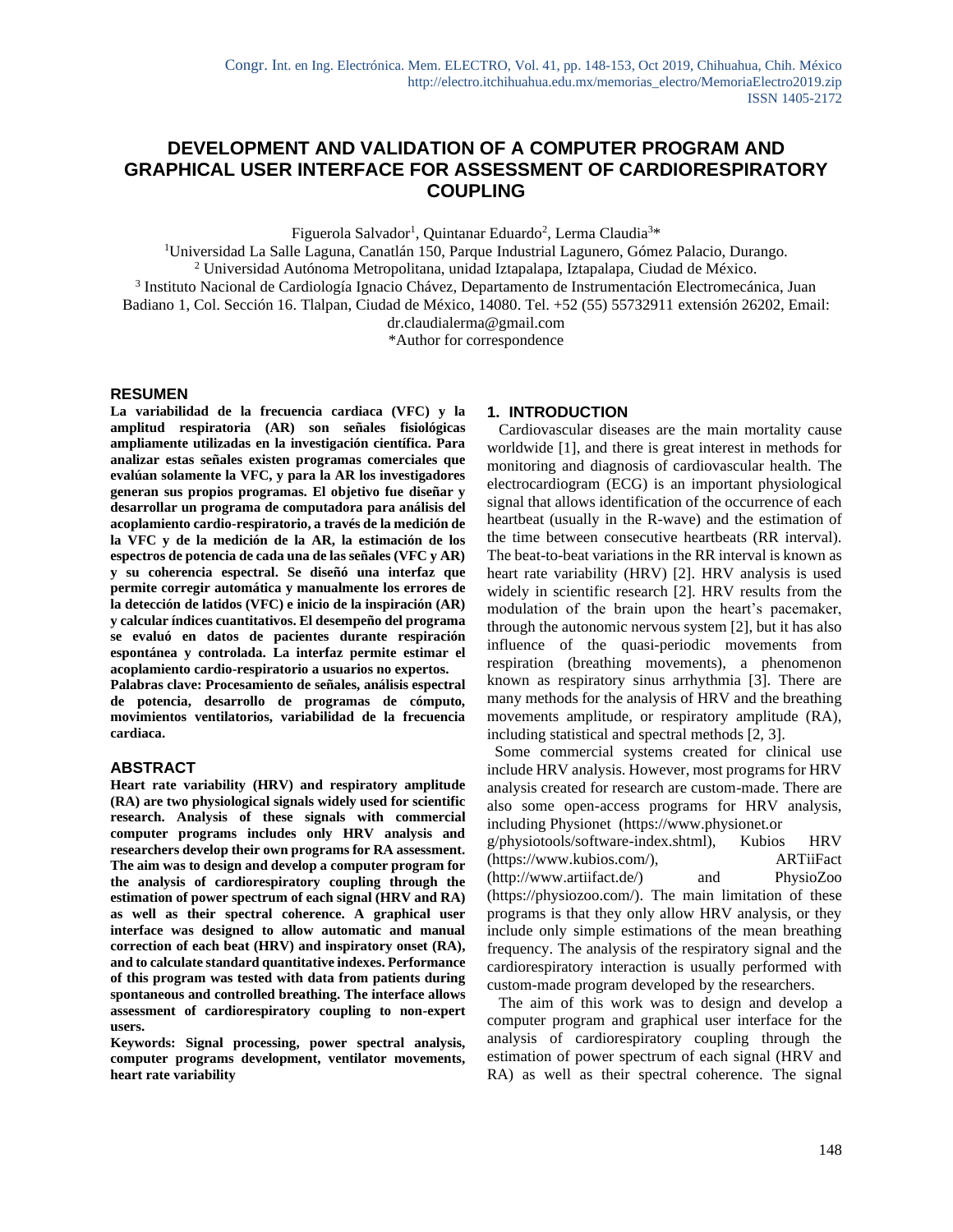processing methods were selected based on previous research [4–7] and international recommendations [2, 3].

# **2. MATERIALS AND METHODS**

# **2.1. Data and annotations**

# *Data from healthy subjects and renal patients*

 Data from healthy volunteers and patients with endstage renal disease (ESRD) were obtained (Table 1).

**Table 1** Characteristics from participants. Data are shown as median (percentile  $25$  – percentile 75) or absolute value (percentage).

|             | Healthy        | <b>ESRD</b> |       |
|-------------|----------------|-------------|-------|
|             | $(N = 12)$     | $(N = 10)$  |       |
| Age (years) | 41 $(31 - 45)$ | $31(25-41)$ | 0.314 |
| <b>Sex</b>  |                |             | 0.206 |
| Female      | 4 (33%)        | $6(60\%)$   |       |
| Male        | 8 (67%)        | 4 (40%)     |       |

 Data from subjects were obtained with a device BioHarness 3.0 (Zephyr, TM) which records an ECG channel at 250 samples per second and a RA channel at 1 sample per second, both with an analog-to-digital converter resolution of 12 bits. The data was transferred to the computer by USB and data files were saved with CSV format.

 From each participant, recordings were obtain with the following protocol: 10 minutes during resting (supine position) and spontaneous breathing, 10 minutes during active standing, 10 minutes in supine position (with 2 minutes of spontaneous breathing followed by 3 minutes with controlled periodic breathing at 0.1 Hz, then 3 minutes with controlled periodic breathing at 0.25 Hz, and 2 last minutes with spontaneous breathing). The app Breathe (developed for Android by Jatra, email apps@jatra.co.uk) was used as a visual guide to help the subjects to follow the controlled breathing pattern.

 Each recording was processed with an algorithm to detect QRS complexes in the ECG (to identify each heartbeat) and an algorithm to identify the onset of each respiratory cycle in the RA signal. Detection of these events was supervised by and expert to obtain a set of fiducial points for each heartbeat and respiratory cycle, these supervised annotations were considered the gold standard to be compared with the automatic detection.

#### *Simulated data*

 A set of synthetic ECG signals were generated with the function "ecgsyn" [8]. Each simulated ECG had 250 samples per second, a mean heart rate of 60 beats per minute and a total of 100 heartbeats. The function produced a vector with the occurrence time of each QRS, which was used as gold standard to compare the automatic QRS detection applied to the simulated ECG with additive noise. The additive noise included:

- a) White noise, which was obtained with the function "rand" with amplitude values within the interval [a,-a].
- b) A sinus function with frequency of 60 Hz and amplitude  $= 0.5$ <sup>\*</sup>a.

 The amplitude of this additive noise was incremented gradually during 100 iterations from an initial amplitude of noise  $= 0$  until a final maximum amplitude of noise  $=$ 1.4 the root-mean-square value (RMS) of the simulated ECG, or RMS(ECG).

 For each iteration, the relationship between the amplitude of the additive noise and the ECG was estimated as the RMS ratio = RMS(noise)/RMS(ECG).

# **2.2. ECG and AR signals processing** *Peak detection algorithms*

QRS complex identification in the ECG was performed with a second-derivative algorithm that was validated previously [4,7]. The ECG signal was rectified, and a threshold value was calculated to identify each QRS complex. Then, the time between each QRS complex was measured, to obtain the RR interval or HRV signal. After the automatic detection was performed, the user interface allows manual correction of the heartbeat detection. Additionally, the user has the option to apply a wellknown adaptive filter to identify and correct automatically RR intervals from non-normal beats (i.e. arrhythmias or artifacts) [9].

 In the RA signal a bandwidth FIR filter with cut-off frequencies between 0.1 and 0.35 Hz was applied before using MATLAB function "peaks" to identify the onset of each respiratory cycle (or inspiration, "I"). Then, the time between consecutive inspiration time was calculated to obtain the I-I intervals. The user interface allows manual correction of the "I" events detection.

## *Performance tests of peak detection*

 The performance of the automated detection in QRS complexes was tested on data from all participants (Table 1) by comparison of the supervised annotations (gold standard) versus the automated QRS detection.

 The performance of the automated detection in QRS complexes was also tested on the simulated data, by comparison of the QRS time produced by the ecgsyn function (gold standard) versus de automated QRS detection applied to each simulated ECG with additive noise.

 The automated QRS detection was compared against the reference QRS annotations (or gold standard) to determine false positives (fp), false negatives (fn) and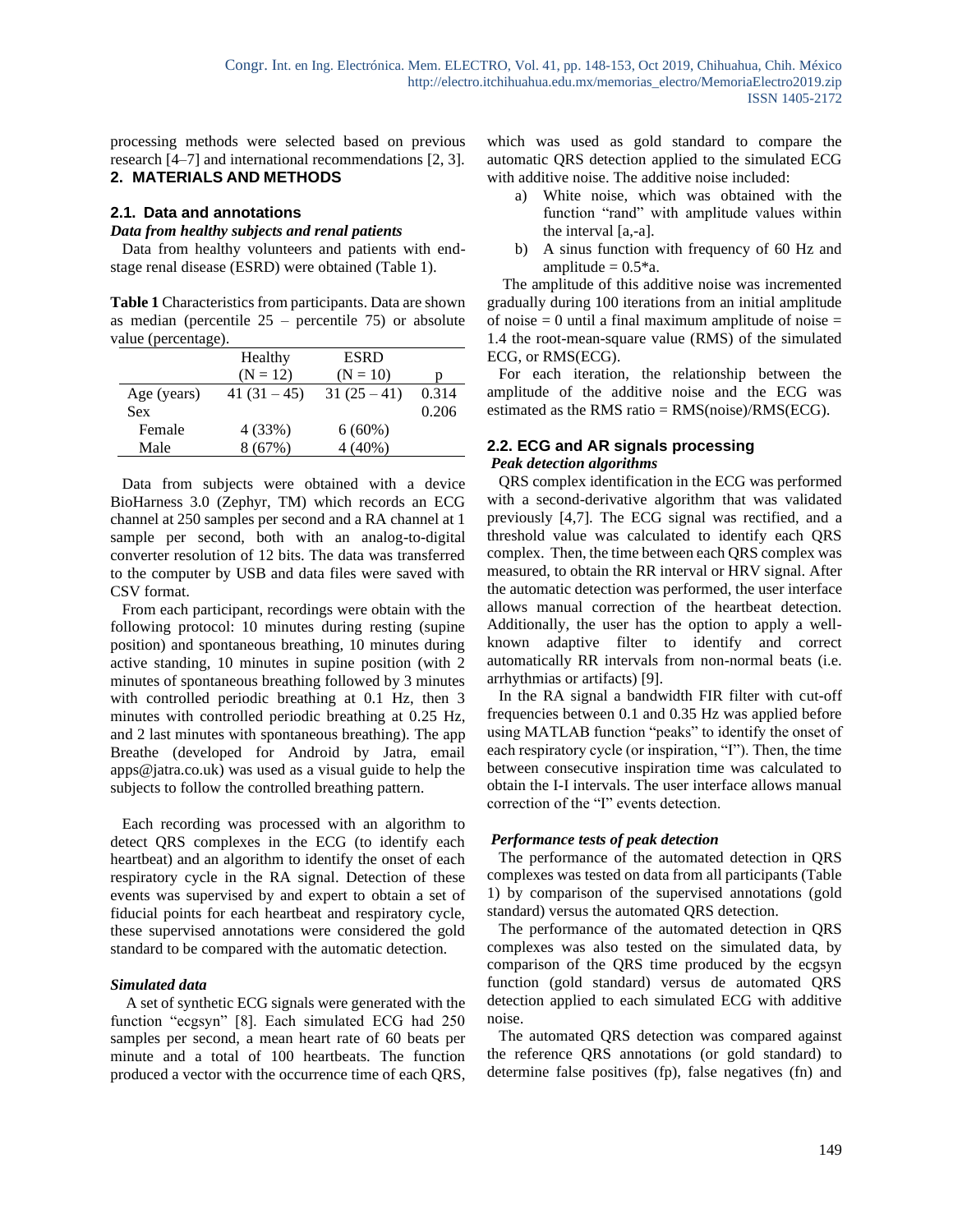true positives (tp). Then we calculated the following algorithm performance statistics [10]:

Sensitivity (Se) = 
$$
tp/(tp+fn)
$$
 (1)

Positive predictive value (PPV) =  $tp/(tp+fp)$  (2)

And the overall detection accuracy (ODA), defined as:  $ODA = 2*(PPV*Se/(PPV+Se))$  (3)

# **2.3 Heart rate variability (HRV) analysis**

 All the HRV indexes were calculated in accordance with the international recommendations [2].

 The developed interface calculates the following time domain HRV indexes: mean value of all RR intervals (AvRR), standard deviation of the RR intervals (RRSD), root-mean-squared of the successive differences between RR intervals (RMSSD) and the percentage of successive RR intervals with difference greater than 20 ms (pNN20).

 The time domain indexes obtained from the I-I intervals were: mean time between breathing cycles, or breath-tobreath intervals (AvBB), the standard deviation between breathing cycles (BBSD), and the root-mean-squared of the successive differences between breathing cycles (BMSSD).

 The frequency domain analysis of both HRV and RA time series underwent the following steps: (a) elimination of linear trend, (b) re-sampling each time series at 5 samples per second, (c) application of a Hanning window, and (d) estimation of the power spectrum density with the Welch method.

 From the estimated power spectrum density of HRV, the following spectral HRV indexes were obtained: the low frequency index (LF, from 0.04 to 0.15 Hz), high frequency index (HF, from 0.15 to 0.4 Hz), and LF/HF ratio. LF and HF were calculated in mean power units (ms 2 ) and normalized units (n.u.) [2].

 To test the estimation of the HRV indices, the median value of all HRV indices were compared between the group of healthy subjects and the group of ESRD patients, using a Mann-Whitney U test. Also, the effect of a physiological stimulus (active standing) upon the spectral HRV indices was tested by comparing the median values of each spectral HRV index between supine position and active standing (within each group, Wilcoxon's rank test).

#### **2.4 Spectral coherence analysis**

 The estimation of the spectral coherence was performed with the same steps described to estimate the power spectrum densities of HRV and AR (section 2.3).

 The spectral coherence was obtained with the MATLAB function "mscoherence".

# **3 RESULTS AND DISCUSSION**

# **3.1 Peaks detection**

 The performance of the QRS detection algorithm in ECG recordings from the participants of the study is shown in Table 2. The algorithm showed very good performance with more than 98% in the three performance statistics (Se, PPV and ODA).

**Table 2** Performance of QRS detection algorithm in recordings from 12 healthy volunteers and 10 ESRD patients.

| Group   | Se    | PPV   | ODA   |
|---------|-------|-------|-------|
| Healthy | 98.6% | 98.8% | 98.7% |
| ERCT    | 98.8% | 99.8% | 99.3% |

 Performance of peak detection in the simulated ECG signals with additive noise are shown in Figure 1. A very good performance of the peak detection algorithm was shown with the three performance statistics above 90% for all tests with RMS ratio  $\leq 0.8$ .



**Figure 1** Performance of QRS detection algorithm in 100 tests with simulated ECG and additive noise. Black lines  $=$  individual tests, red line  $=$  mean from all tests.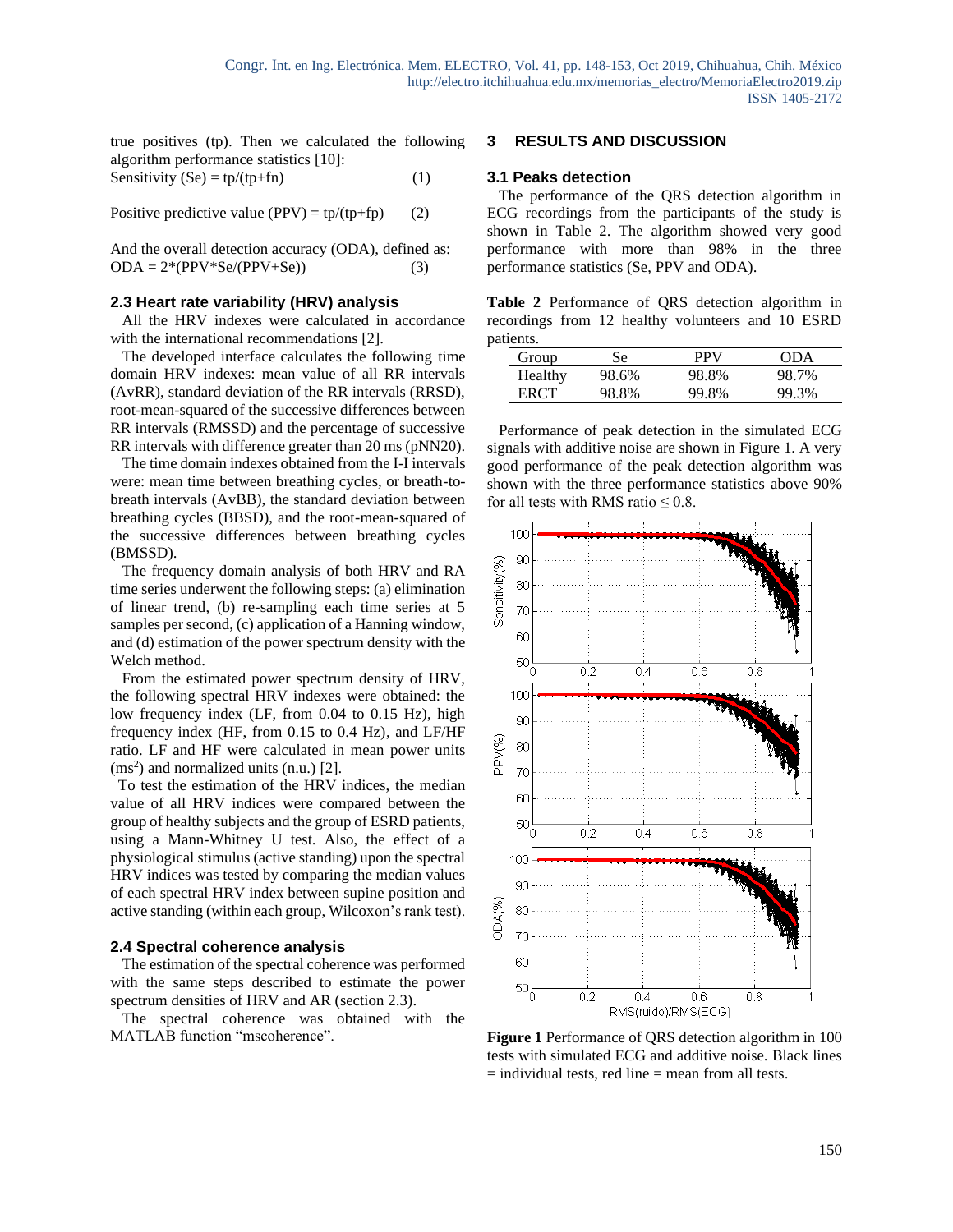# **3.2 HRV indexes estimation**

 Compared with the healthy subjects, ESRD patients during supine position had shorter AvRR (i.e. faster heart rate), lower short-term variability (smaller RMSSD and pNN20), larger LF and LF/HF and smaller HF.

**Table 3** HRV indexes. Data is shown as median (percentile 25 – percentile 75).

|                        | Healthy             | <b>ESRD</b>      | р      |  |  |
|------------------------|---------------------|------------------|--------|--|--|
|                        | $(N = 12)$          | $(N = 10)$       |        |  |  |
| <b>Supine position</b> |                     |                  |        |  |  |
| AvRR(s)                | $0.9(0.8-1.0)$      | $0.7(0.6-0.9)$   | 0.02   |  |  |
| RRSD (ms)              | $107(92 - 143)$     | $109(61 - 119)$  | 0.49   |  |  |
| RMSSD(ms)              | $61(48-76)$         | $15(10-22)$      | < 0.01 |  |  |
| pNN20 (%)              | $53(46-61)$         | $13(5-25)$       | < 0.01 |  |  |
| $LF$ $(n.u.)$          | $44(32-61)$         | $68(38-80)$      | 0.05   |  |  |
| HF(n.u.)               | $56(41-68)$         | $35(20-62)$      | 0.05   |  |  |
| LF/HF                  | $0.8(0.5-1.5)$      | $1.9(0.6 - 4.0)$ | 0.04   |  |  |
| <b>Active standing</b> |                     |                  |        |  |  |
| $LF$ $(n.u.)$          | $82(71-87)$ *       | $77(54-83)$      | 0.23   |  |  |
| HF(n.u.)               | $20(14-29)$ *       | $25(20-47)$      | 0.09   |  |  |
| LF/HF                  | 4.3 $(2.5 - 6.3)$ * | $3.2(1.1 - 4.1)$ | 0.09   |  |  |

 $*$  p < 0.01 compared to supine position

These differences are consistent with larger sympathetic nervous system predominance in the ESRD patients compared to healthy controls [6].

 In response to active standing, the healthy groups had increased LF and LF/HF. This indicate an increment of the sympathetic nervous system activity (LF) and decrement of the parasympathetic nervous system activity (HF) with predominant sympathetic activity (higher LF/HF) in response to active standing [6].

# **3.3 Spectral coherence analysis**

 Results of the spectral coherence analysis between HRV and RA of 12 healthy volunteers during spontaneous respiration showed a highly disperse coherence in all frequencies (Figure 2, upper panel). In contrast, during controlled breathing at 0.1 Hz (middle panel) and 0.25 Hz (lower panel), coherence was very high with low dispersion in their respective breathing frequencies. This shows an expected increase in cardiorespiratory interaction induced by controlled breathing [11].



**Figure** 2 Results of the spectral coherence analysis between HRV and AR in 12 healthy subjects during spontaneous breathing (upper panel), controlled breathing at 0.1 Hz (middle panel) and controlled breathing at 0.25 Hz (lower panel). All recordings were obtained during supine position.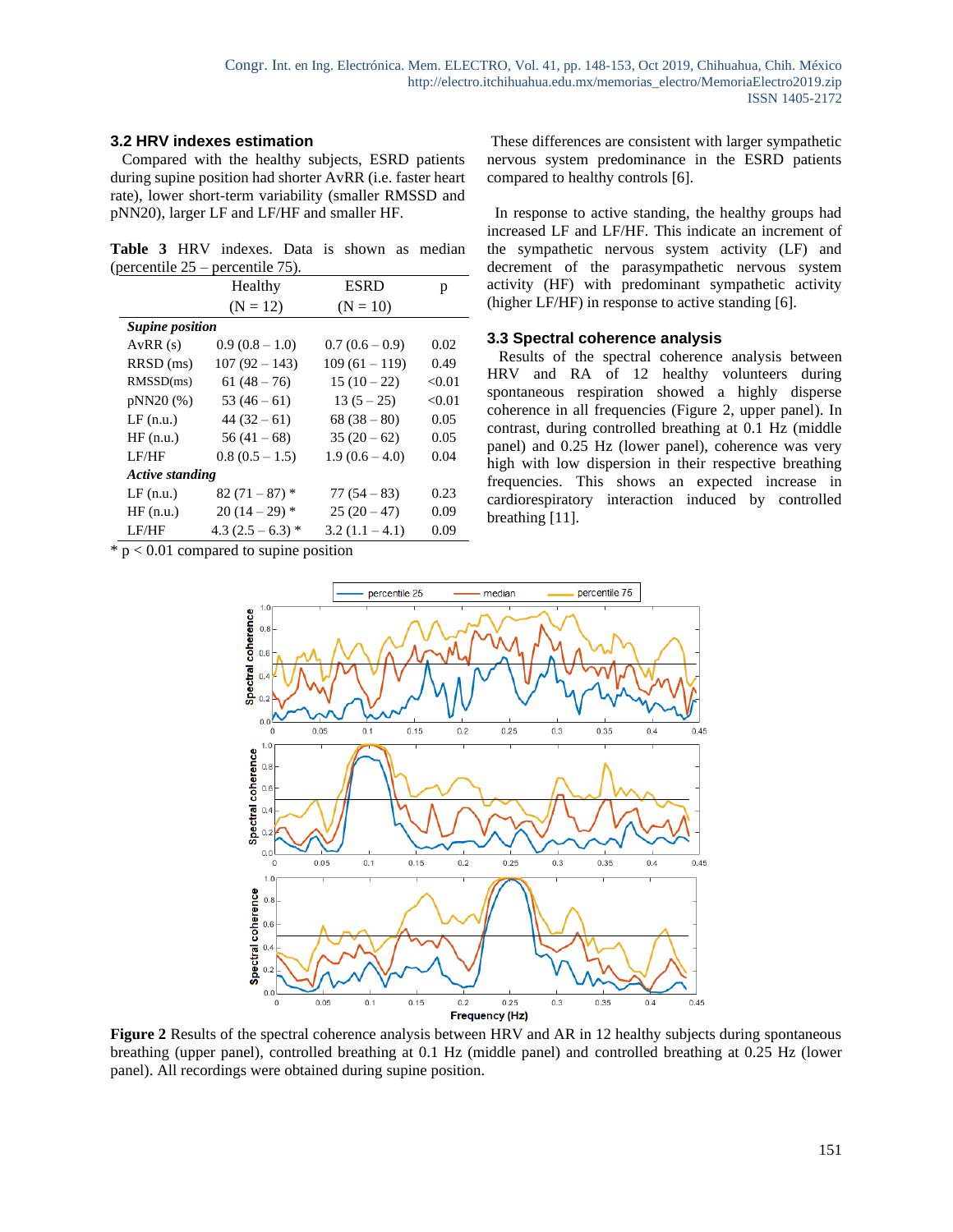# **3.4 Graphical user interface**

 Figure 3 shows the screen presentation of the graphical user interface. The control bars are located at the left side and include options to load ECG and RA files, to apply the peak detector algorithms, to apply the adaptive filter for automatic identification and substitution of nonnormal heartbeats in HRV ("Extrasystoles filter"), and the options to select a window size for spectral analysis.

 The interface shows plots of the following signals as a function of time: ECG, RR interval (HRV), RA signal, I-I interval (BB interval) and RA at each I peak (Max RA). The bottom plots correspond to the power spectrum density of the RR intervals and the AR signal (bottom left) and the corresponding spectral coherence (bottom right).

 In the example of Figure 3, the green shadows indicate a segment of HRV and AR time series which include a part with periodic breathing at 0.1 Hz followed by periodic breathing at 0.25 Hz. The power spectral densities and spectral coherence spectrum show correct identification of the harmonic components in both frequencies.

 The graphical user interface includes the option "File" in the menu bar which allows the user to save the processed data (including HRV and I-I time series) in files with CSV format.

# **4 CONCLUSIONS**

 The developed computer program allows the analysis of cardiorespiratory coupling through the assessment of spectral coherence between HRV and RA.

 The program includes a reliable automatic algorithm for peaks detection to obtain HRV and I-I time series, which can be retrieved from CSV files for further use with other methods.

 The graphical user interface includes useful options such as interactive manual correction of the identified peaks, which allows the study of respiratory coupling to non-expert users.

## **5 ACKNOWLEDGMENTS**

 The authors thank Hortensia González, Juan Carlos Echeverría, Héctor Pérez Grovas and Raúl Martínez for their helpful suggestions. We also thank Marco García and Moisés Hernández their support with data gathering. S. Figuerola was supported with a scholarship from the Academia Mexicana de Ciencias. This work was partially supported by the Universidad Nacional Autónoma de México (the Autonomous National University of Mexico) [grant number PAPIIT-RN2163188].



**Figure 3** Example of the graphical user interface. The shadow indicates the window selected for the spectral analysis and spectral coherence, which includes a part with periodic breathing at 0.1 Hz followed by a part of periodic breathing at 0.25 Hz.